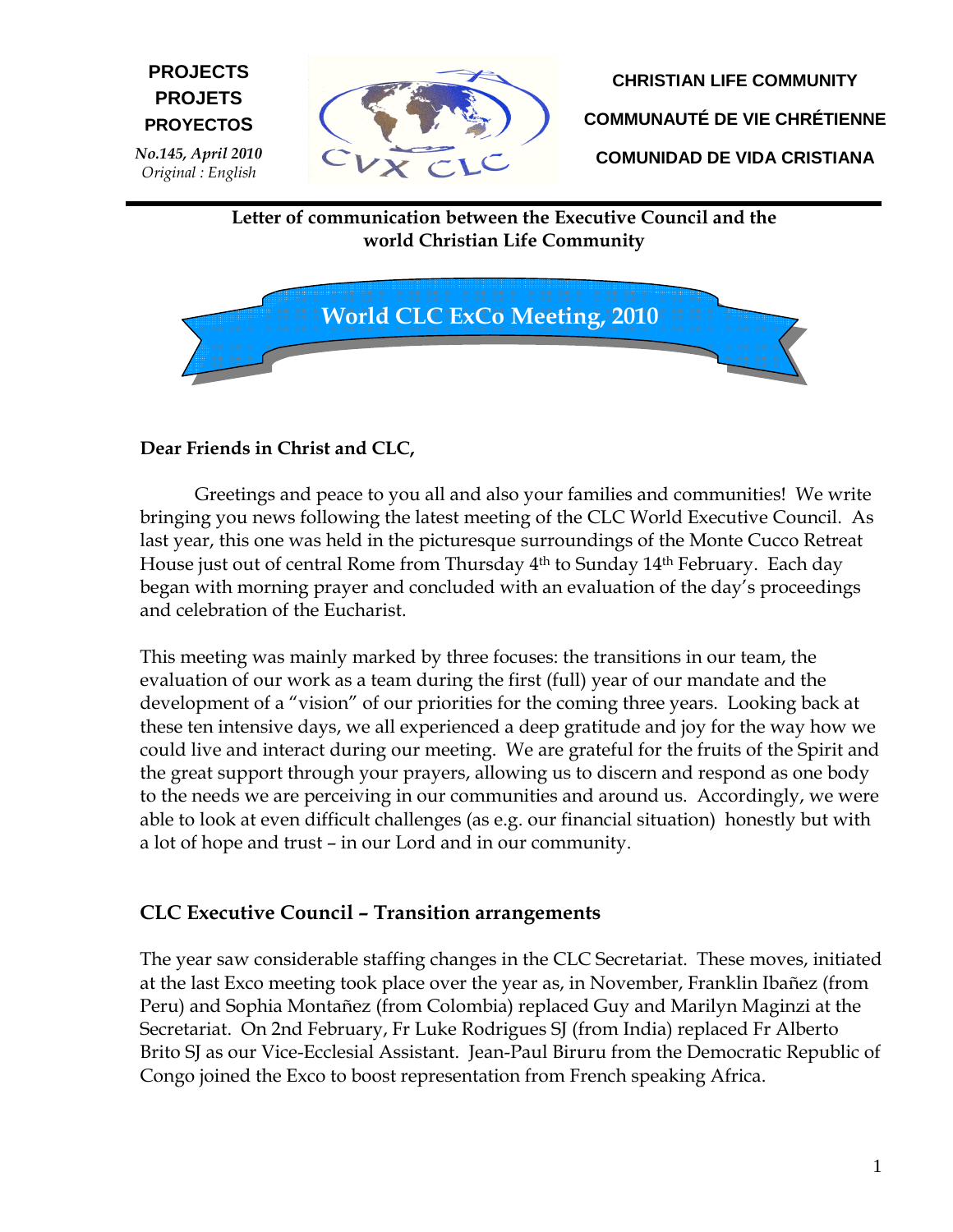From November 1, 2009, Guy Maginzi agreed to serve our community as world coordinator for apostolic networking and advocacy for one year. He joined us on Exco for a few days only, as he represented CLC in the second world forum of Catholicinspired NGOs, held in Rome between February 10 and 14.

We thank each of those people moving on for their special service to CLC and, to those arriving, for their generosity in accepting future appointments to the Exco/Secretariat.

# The CLC global picture

As usual, we started our meeting with an overview from the various CLC regions. A few special highlights are as follows:

- Africa: Two leadership courses were conducted for each of the main African language groups, French and English. Reports on both courses will be communicated to national communities over the coming year.
- Asia/Pacific: Jeraldine Ching has been appointed as Regional Coordinator for the Asia/Pacific Region. During coming weeks the Asia/Pacific National Communities are deciding together on a date, location and agenda for a next Regional Assembly proposed for November 2010. We are grateful for new contacts with CLC Vietnam who are preparing for joining the CLC World Community.
- Europe: A Regional Assembly was held in May 2009, Alicante, Spain. We had a chance to meet the newly elected Euroteam that is planning a Euro Link meeting this year. Together, we hope to initiate leadership workshops in the different regions of Europe. On the basis of the recommendation of France (as a Godparenting community), Exco approved an application by Lithuania to become a full member of the CLC World Community.
- Middle East: Egypt has conducted a Leadership Course. Most of the material has now been translated into Arabic. Middle East communities continue to grow.
- *North America:* National Assemblies were held in 2009 in Guelph, Ontario and Washington DC, USA. Preparations are continuing for a CLC Congress in Quebec in 2010. Further leadership and Guides courses are planned for 2010.
- Latin America: The successful Magis program (Theology for the Laity) is about to commence its fourth intake (2011-2013). A virtual network of CLC national councils has been established to deal with Regional issues.

Before our meeting, we had sent a letter to national ExCos, asking for feedback on two topics: the situation of group guides with their crucial role for the growth of CLC, and on communal and individual apostolic initiatives. We are grateful for the responses received so far, and would like to strongly encourage those communities who didn't send us their feedback to do so as soon as possible. Your responses will still be of great help for us. The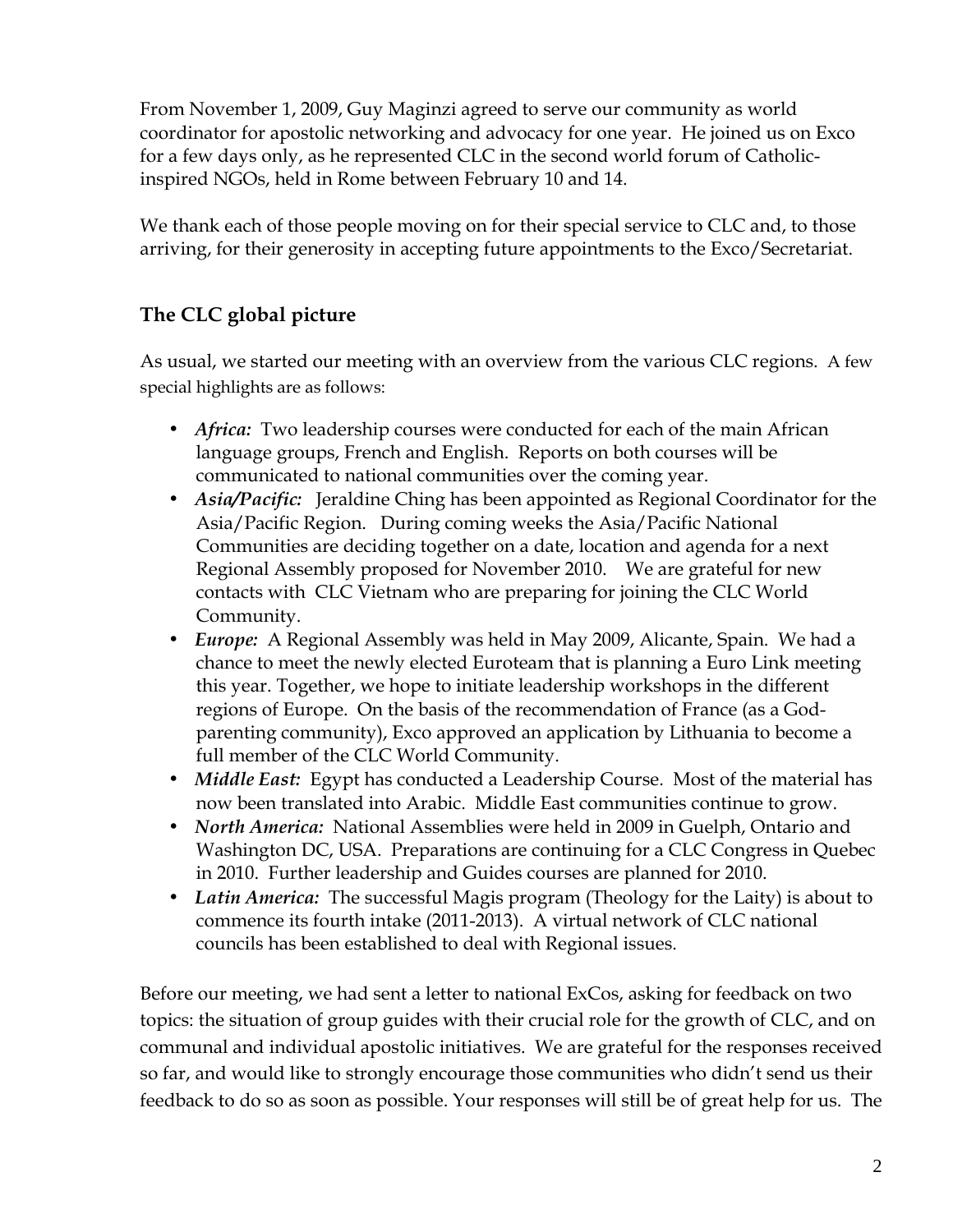responses received so far proved to be of great importance for our discussions on Guides and on Advocacy.

## CLC as a Lay Apostolic Body

One of the core elements of our Fatima world assembly was definitely the confirmation both of God's call and of our desire to become a lay apostolic body. Our discussions continued around this challenging topic, to deepen its understanding – marking our identity – and to develop the necessary structures and processes so that we can act accordingly. We confirmed again the central place of the Spiritual Exercises, the importance of living the process of Discerning, Sending, Supporting and Evaluating and being bound together by our common commitment. We also discussed the importance of sharing Common Mission (ie the way we are involved with each other) and identification with Christ's universal mission and that of the Church. We recognize with a lot of joy that national communities are doing good things together, accompanying each other in both apostolic works and formation. This is an encouraging sign of CLC growth as a lay apostolic body and needs to be further encouraged and made more visible.

During our meeting, we considered the different dimensions of our being a lay apostolic body. We will continue to work on these aspects aiming at presenting a clearer exposition of "What is a Lay Apostolic Body" to the World Assembly in 2013.

## Advocacy and Networking

Survey findings: Preliminary results of the survey undertaken by Guy Maginzi (Coordinator for CLC Advocacy) to ascertain CLC national community engagement in apostolic networking and advocacy and collaboration with the Society of Jesus reveal an encouraging commitment by CLC members to apostolic works in many ways, both individually and communally. The information gathered will help us to develop a kind of "mapping" of apostolic initiatives in order to encourage and support networking among those involved in similar issues. Additionally, we hope to concretize our possibilities for advocacy both at national and international level. Further responses are being sought from national communities and the matter will be the subject of further communication in the near future.

CLC UN working Groups: A particular area of focus for CLC remains the New York based UN working group on Water and the Rome based group (originally Geneva based) on Migration. Efforts are now being made to integrate the CLC advocacy work with these two working groups and the respective teams of the Ignatian Advocacy Network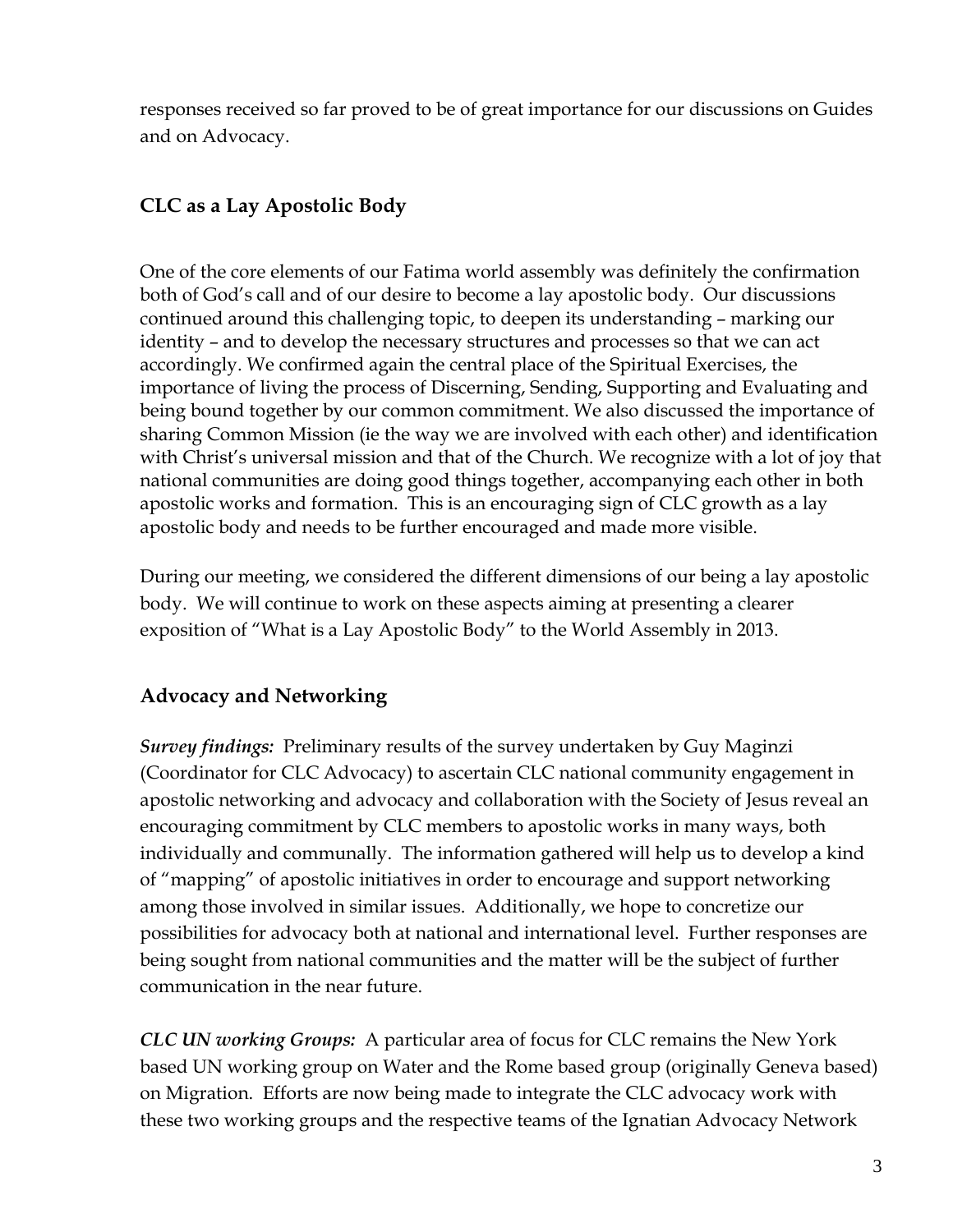on Ecology and Migration. We also hope to enhance the effectiveness and communication of these groups with the national community link persons.

## World Social Forum

In October 2010 , there will be a special thematic World Social Forum on Migration in Quito, Ecuador. A group from Latin America, linking up with CLCers from other regions involved in migration, has started to prepare CLC participation and a possible specific input during the forum.

In January 2011, the next World Social Forum is to be held in Dakar, Senegal. The Forum is usually preceded by a number of pre-forums including one for Ignatian inspired organisations. If attendance is planned from your CLC community, please advise the Secretariat so as to better coordinate our CLC presence there.

Support for Haiti after the earthquake: Many CLC members are helping in different ways especially through Jesuit works initiated out of Canada and the Dominican Republic. We are studying ways to support projects for longer term assistance in the rehabilitation of Haiti.

## Temporary and Permanent Commitment

While noting variable practices among CLC national communities, Exco shared the view of the Fatima Assembly that the time is right for a fuller appreciation of the relevance of CLC Commitment for our identity as lay apostolic body. Foundational documents and a number of papers and articles on the subject were reviewed and a series of questions carried us more deeply into the matter. Especially noted was the recent clearer articulation of the benefits of Temporary and Permanent Commitment. Commitment gives fuller expression to personal vocation, to strengthening CLC apostolic capability, to building CLC identity and visibility in the world and more.

Exco asked a small advisory group to design a process to enable the national communities and the world community to identify where it is at the present time and how it might move forward from this point.

# Leadership

Although Leadership courses were running in many Regions, further work was needed especially in the European and the Asia/Pacific Region. Discussion continued about the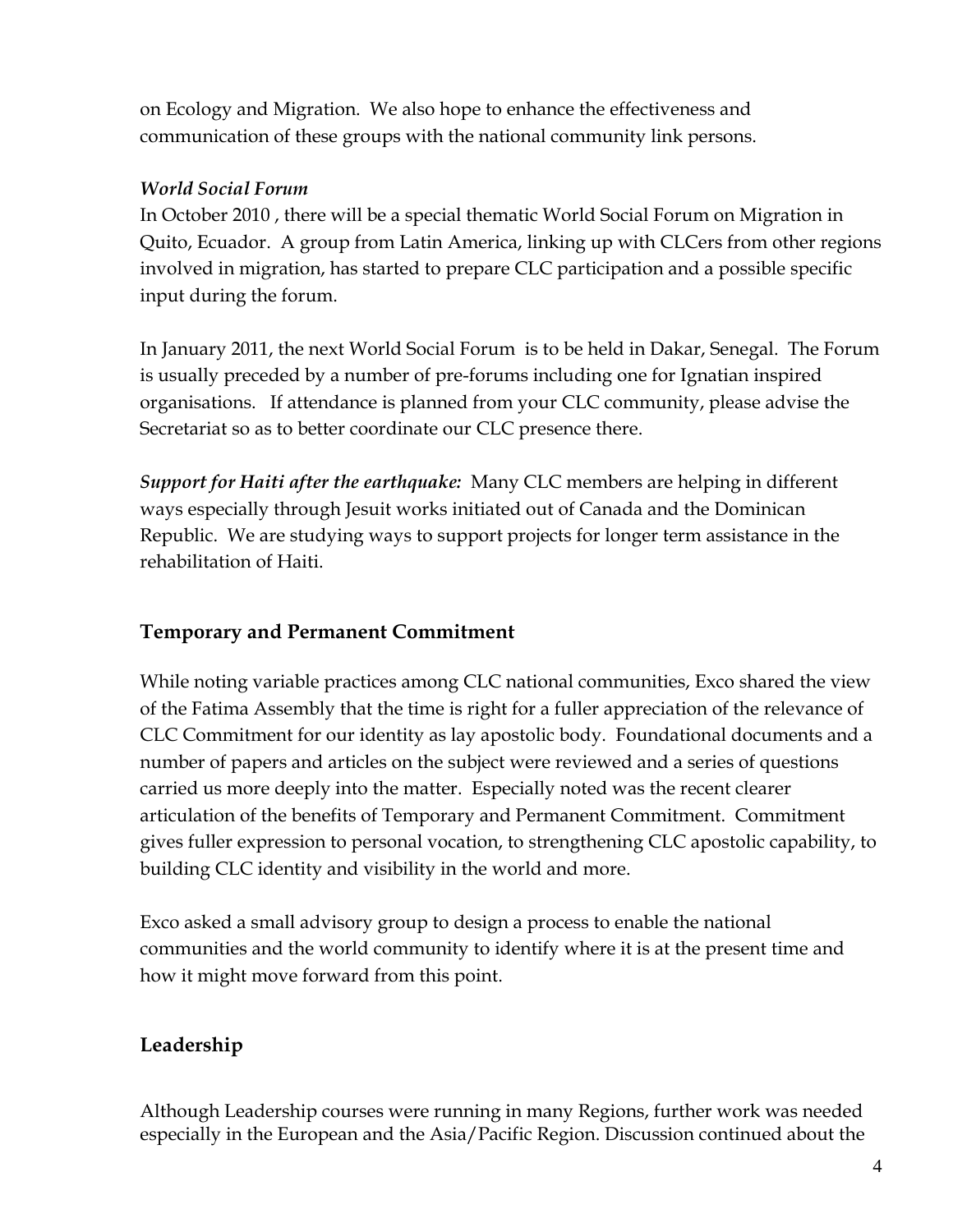nature of the leadership course material with suggestions that some of the content needed stronger links to CLC Formation processes in the light of the document "The Process of Growth in CLC – Guidelines for Formation (Progressio Supplement No 64)". The team continues to use feedback from those who have experienced the course to improve it.

It was resolved to review the material to ensure its wider appreciation and usability and to concentrate in the immediate future on the Asian/Pacific and European Regions.

## CLC Guides

Recently, a survey of national communities was undertaken about CLC Group Guides. Responses have been slow to date but some noteworthy observations can be made. These relate, firstly, to the diversity of practices in relation to Group Guide roles, selection, formation and terminology. However, also noted in some countries was the very good quality of some Guide materials and the sound understanding and functioning of Guides. There was also a growing availability of lay guides, allowing CLC groups to function more independently of Jesuits if this was possible and/or needed.

In the light of the CLC publication "The Process of Growth in CLC – Guidelines for formation" (Progressio Supplement No 64), Exco proposed a series of actions. These include encouraging Regional networking for guides' formation, exploring a possible International Formation Encounter with this specific focus, developing some simplified guidelines and engaging community in discussion through Projects and website display of essential material.

## Finances

Within the ExCo, there is no doubt that sharing responsibility in mission expresses itself essentially in our co-responsibility for the financial situation of our community – at all levels!

Financial statements and budgets: Exco noted the financial situation of CLC at its global level – particularly its seriously accumulating deficit. Strategies to remedy this include clearly presenting our financial reality to the wider CLC community and discussing remedial action. Though difficult to deal with initially, it was a source of some consolation to arrive at an agreed strategy that would work, was fair and consistent with Fatima discussions. This will be the subject of further communications and we invite the World CLC community to join us, with resolve and hope, in this challenge. The financial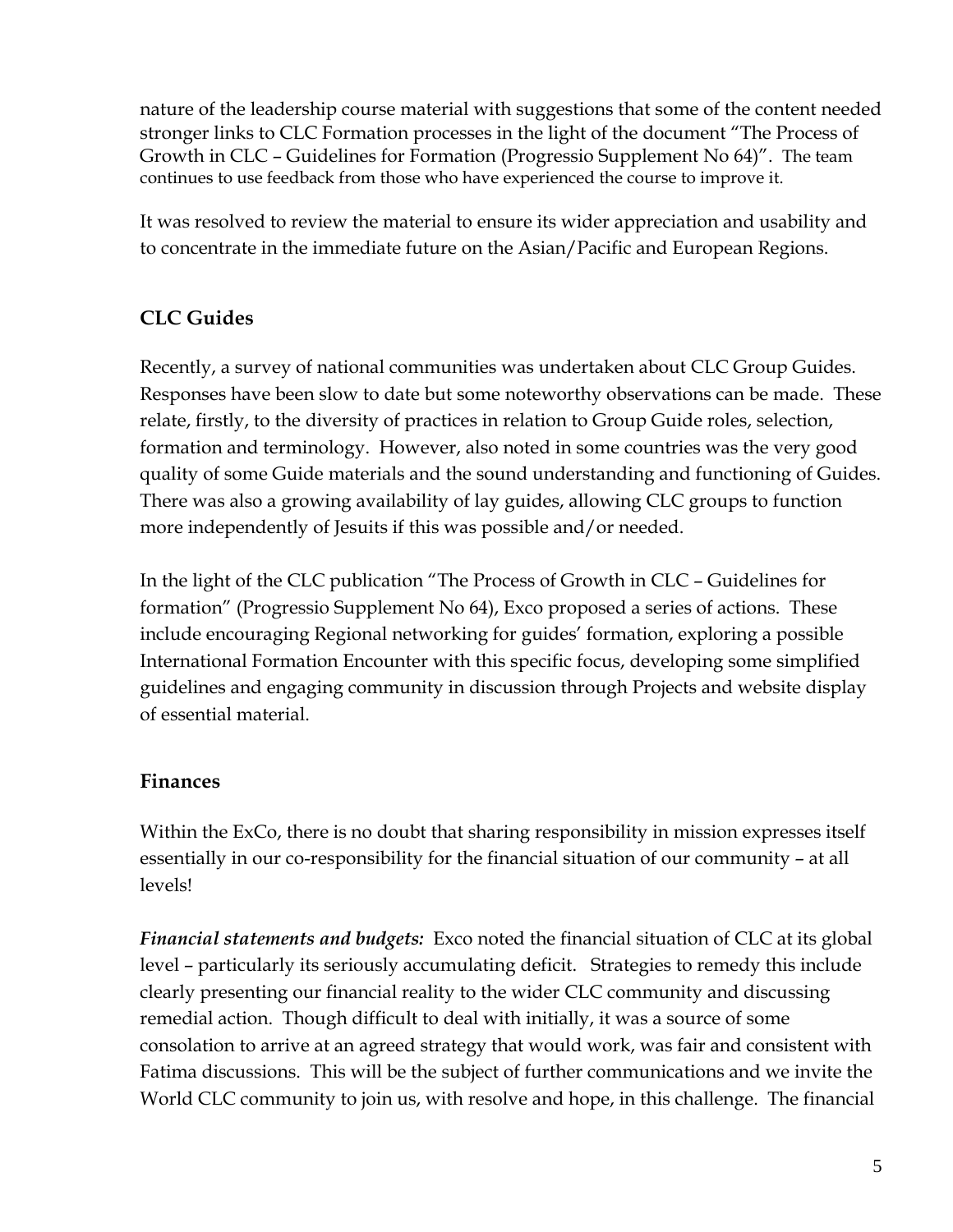statements for 2009 and the budget for 2010 were approved. Respective details will be sent to national ExCos in the near future.

Guidelines for the Use of Funds: Apart from its operational budget for the ExCo and our world secretariat, we have some dedicated funds for special purposes including formation, NGO activities and apostolic initiatives (the latter was started only last year). The ExCo approved Guidelines (with some minor amendments) as a sound basis for the assessment of future projects and the approval of respective subsidies. The Guidelines were considered a sound application of the CLC principles of "common mission", "coresponsibility" and the "Magis".

**Fundraising:** It was agreed that CLC has not yet to tackle this issue in a systematic way and that a change of culture is needed. Linkages with apostolic works, building relationships between donors and beneficiaries, and understanding "giving" as "common mission" all need to be developed. Further research will be undertaken and wider discussion will take place culminating in a future issue of Projects on financial coresponsibility for mission.

## CLC and the Poor

In keeping with the Fatima recommendation, our World CLC Day 2010 has focused on this issue. You are invited to send in your stories and experiences which will be posted on the CLC website. Later, these stories will be used as the basis for a future issue of a Progressio Supplement.

## Communications

Exco considered many suggestions for improvements in our communication including a review of Progressio style, content, themes, delivery, editorial support, index of articles, recruitment of translators and the cost/benefits of virtualization. Website improvements such as quality of display, discussion forums, display of UN related material, and access to essential documents etc were also considered.

 The website also lives essentially from the contributions of national communities. Please send your information and reports (ideally with an illustrating photograph) to the world secretariat. Please note that we cannot offer translation services for these news items. Thus, please provide your articles in at least one of our three official languages. Many thanks!